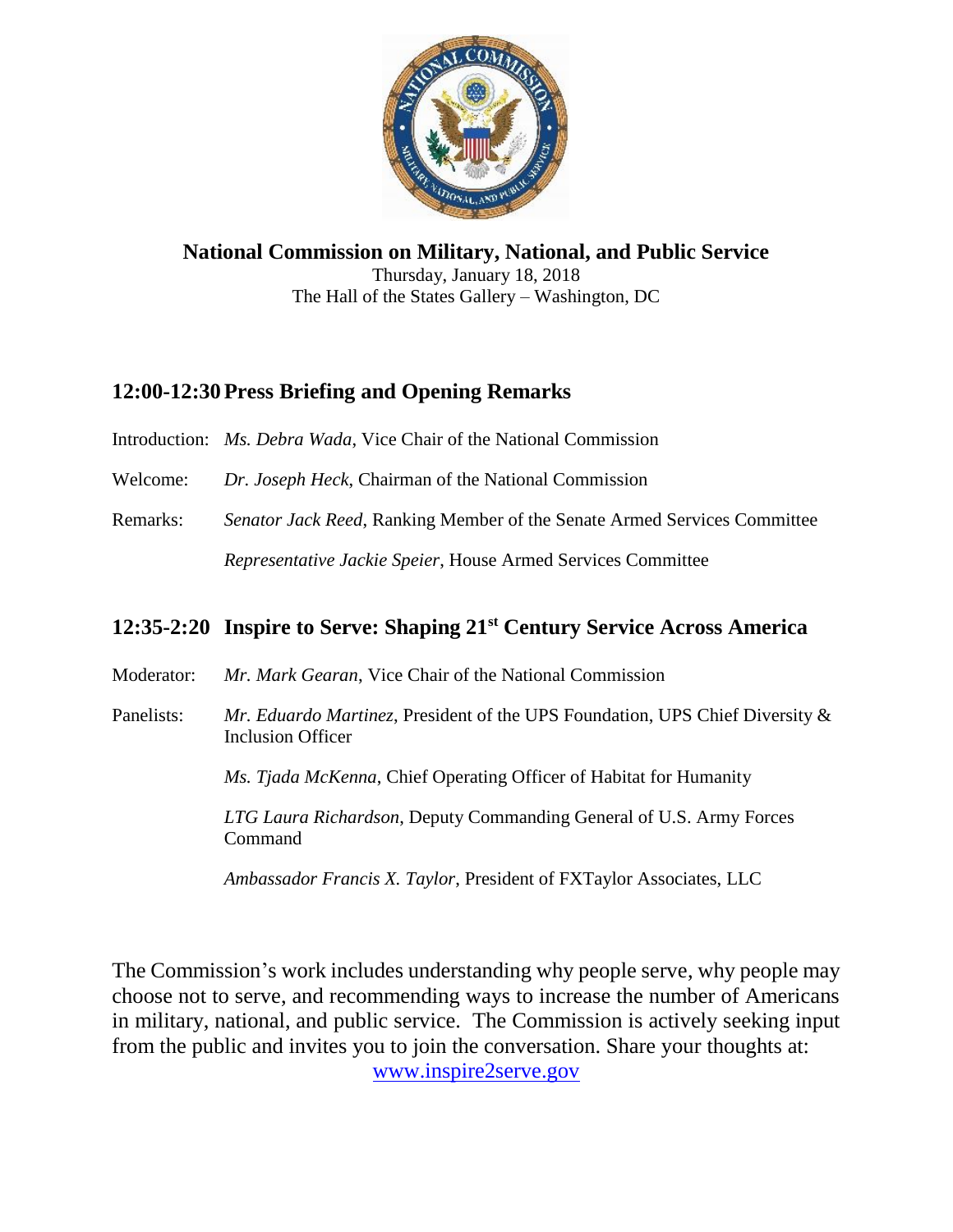

## **SPEAKER BIOGRAPHIES - PANELISTS**

### **Mr. Eduardo Martinez**, *President of the UPS Foundation and UPS Chief Diversity & Inclusion Officer*

Mr. Martinez is responsible for the operation and management of UPS' global philanthropic, employee engagement, corporate relations, and diversity and inclusion programs. In addition to his corporate responsibilities, he represents UPS on the World Economic Forum's Global Agenda Council on Humanitarian Response and serves as UPS Executive Liaison to the Council of Independent Colleges. He is also a member of the Corporate Advisory Board for The National Council of La Raza, Chair of the Points of Light Institute's Corporate Service Council, Chair of the Corporate Development Council for the World Association of Girls Guides and Girl Scouts, and a member of the Board of Directors of the International Association for Volunteer Effort. He is also a member of the National Academy of Sciences "Resilient America" Roundtable and Chair of IAVE's Global Corporate



Volunteer Council. Mr. Martinez is a member of the American Bar Association, Florida Bar, and Hispanic National Bar Association.



#### **Ms Tjada McKenna**, *Chief Operating Officer of Habitat for Humanity*

As Chief Operating Officer, Ms. McKenna leads the operational execution of Habitat for Humanity's strategic plan to advance its mission, grow capacity and increase global impact. To foster overall growth and development opportunities within the organization, Ms. McKenna is bringing together global programs, operational strategies, and delivery across Habitat's network of 1,400 U.S. affiliates and more than 70 country programs in Canada; Europe, Middle East and Africa; Latin America and the Caribbean; and Asia-Pacific. Prior to joining Habitat in December, 2015, Ms. McKenna was overseeing the U.S. government's \$3.5 billion global hunger and food security initiative, Feed the Future, as its deputy coordinator for development and assistant to the administrator for USAID's Bureau for Food Security. Before her work with the U.S. government, she held management positions at the Bill  $\&$ 

Melinda Gates Foundation, McKinsey & Company, American Express, and GE Consumer Finance. McKenna earned a bachelor's degree in government from Harvard College and an MBA from Harvard Business School.

### **Lieutenant General Laura Richardson**, *Deputy Commanding General for U.S. Army Forces Command*

LTG Richardson was commissioned as a second lieutenant of aviation upon graduation from Metropolitan State College in Denver. During her 30 year military career, she served in Korea with the 17th Aviation Brigade; Fort Hood on the III Corps staff and in the 6th Cavalry Brigade; Fort Leavenworth as an observer trainer; and at Fort Campbell as an assault helicopter battalion Operations Officer and Executive Officer with the 9th Battalion, 101st Aviation Regiment, 101st Airborne Division (Air Assault). LTG Richardson was selected to serve as the military aide to the Vice President at the White House. She returned to Fort Campbell to serve as the Division Deputy G-3 of the 101st Airborne Division (Air Assault) and later commanded the 5th Battalion, 101st Aviation Regiment and deployed to Iraq in support of Operation IRAQI FREEDOM. Following battalion command, she was assigned



to the Army G-3/5/7 in the Pentagon; then served as the Garrison Commander of Fort McNair and Fort Myer, and served as the Army's Liaison Officer to the U.S. Senate. LTG Richardson's assignments as a general officer include Commanding General of the U.S. Army Operational Test Command; Deputy Chief of Staff for Communications with Headquarters, International Security Assistance Force in support of Operation ENDURING FREEDOM; and most recently at the Pentagon as Chief, Army Legislative Liaison.



#### **Ambassador Francis X. Taylor**, *President of FXTaylor Associates*

Amb. Taylor served as the Under Secretary in the Office of Intelligence and Analysis at the U.S. Department of Homeland Security from April 2014 to January 2017. From March 2005 to November 2013, Amb. Taylor served as Vice President and Chief Security Officer for the General Electric (GE) Company. As GE's first Global Chief Security Officer, he was responsible for developing and managing GE's global security operations and crisis management processes. Prior to joining GE, Amb. Taylor had a distinguished 35-year career in government service. He served as the Assistant Secretary of State for Diplomatic Security and Director of the Office of Foreign Missions, where he oversaw the security programs that protect all government employees and structures overseas from terrorist, criminal, or technical attacks. Amb. Taylor also served as the U.S. Ambassador at Large and

Coordinator for Counterterrorism for the State Department from July 2001 to November 2002. During his 31 years of military service, Mr. Taylor served with distinction in numerous command and staff positions, rising to the rank of Brigadier General. He is currently the President and CEO of FXTaylor Associates, LLC, which specializes in security, crisis management and risk management consulting.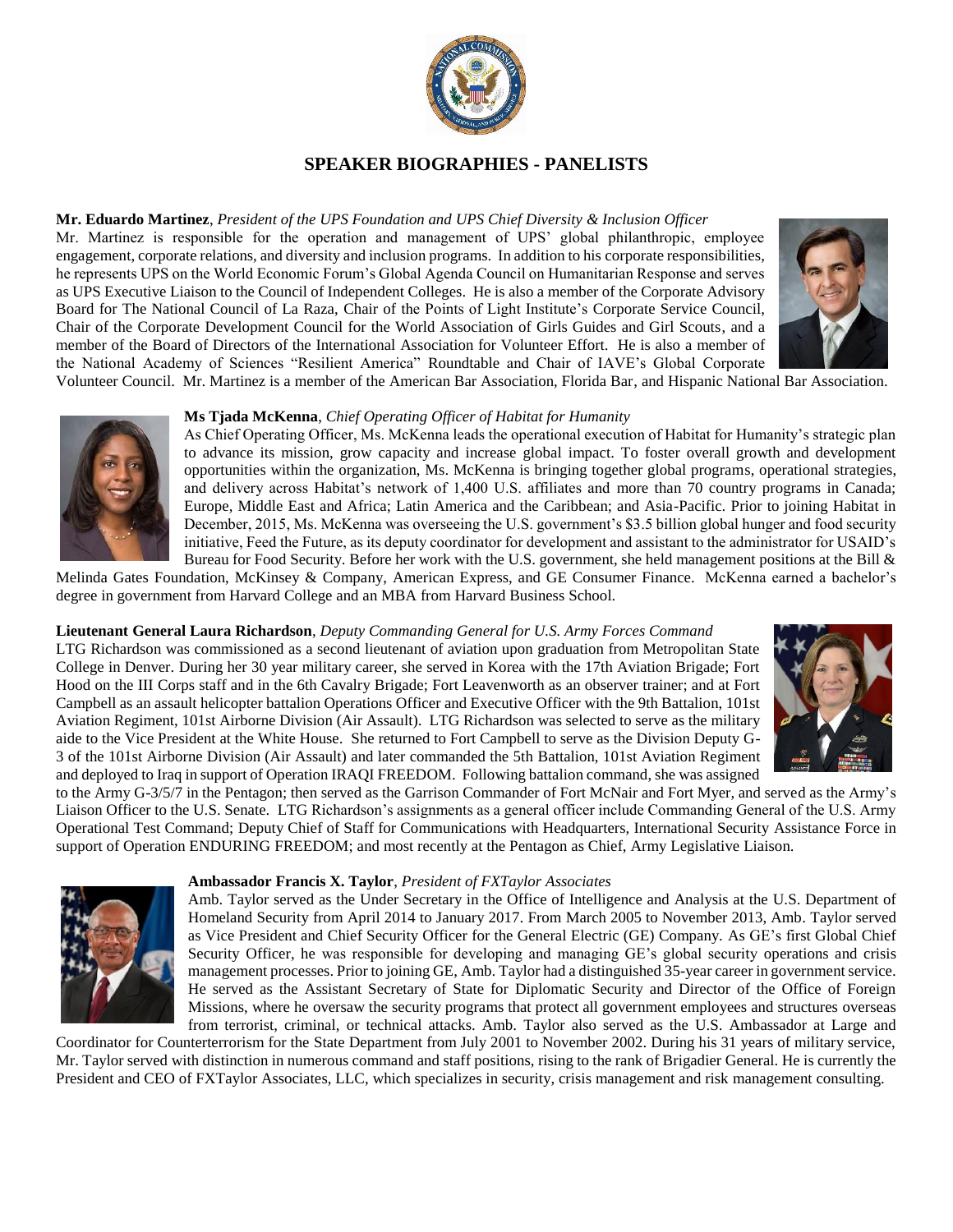

## **SPEAKER BIOGRAPHIES – MEMBERS OF CONGRESS**

#### **Senator Jack Reed**, *Ranking Member, Senate Armed Services Committee*

Born and raised in Cranston, Rhode Island, Sen. Reed graduated from the U.S. Military Academy in 1971, and received a master's degree in public policy and a law degree from Harvard University. He served in the 82nd Airborne Division as an Infantry Platoon Leader, a Company Commander, and a Battalion Staff Officer. He then joined the faculty at West Point, teaching cadets as an Associate Professor within the Department of Social Sciences until 1979. After resigning from active duty as a Captain, he continued to serve in the U.S. Army Reserves until 1991. While a reservist, Sen. Reed practiced banking and securities law as a private attorney and served three terms in the Rhode Island State Senate. He was elected to the U.S. House of Representatives in 1991, and has



#### **Representative Jackie Speier**, *Ranking Member, HASC Military Personnel Subcommittee*

Rep. Speier received a bachelor's degree in political science from the U.C. Davis, and a law degree from U.C. Hastings College of the Law. She served as a legislative aide for Congressman Leo Ryan, and traveled with Ryan on a fact-finding mission in 1978 to Jonestown, where she was shot multiple times. She was elected to the San Mateo County Board of Supervisors in 1980, and then served, from 1986 to 1996, in the California State Assembly. She served in the California State Senate from 1998 to 2006, and was the assistant president pro tempore during her last term. She was elected to the U.S. House of Representatives in 2008 to represent California's 12<sup>th</sup> (now 14<sup>th</sup>) Congressional District. She currently serves on the Armed Services Committee, the Permanent Select Committee on Intelligence, and is a co-chair of the Congressional Armenian Caucus.



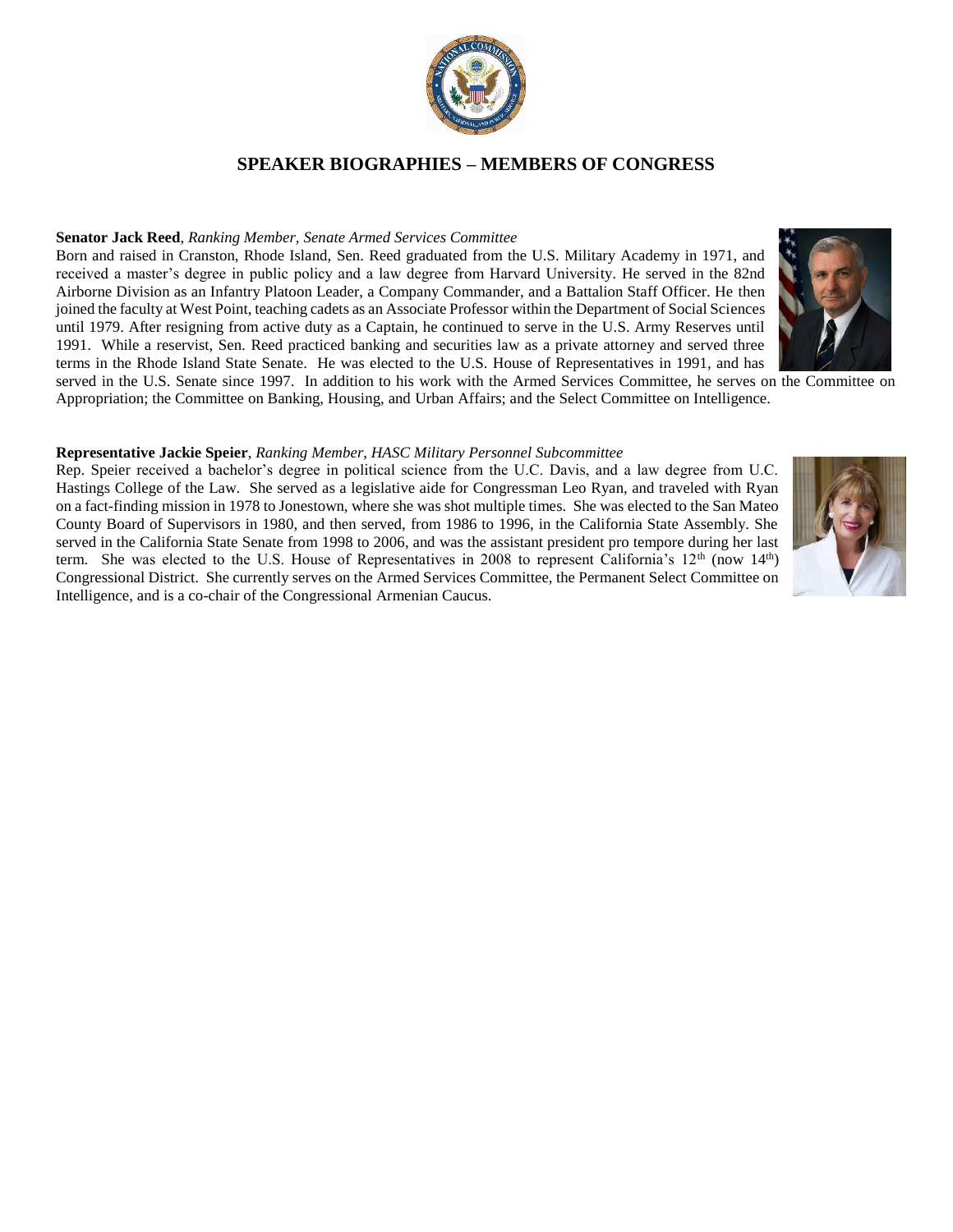

## **COMMISSIONER BIOGRAPHIES**

**Joseph Heck, Chairman,** served three terms in the U.S. House of Representatives, representing the 3rd District of Nevada from 2011 to 2017. During that time, he was a member of the Armed Services Committee, where he chaired the subcommittee on Military Personnel; the Permanent Select Committee on Intelligence; and the Committee on Education and the Workforce. From 2004 to 2008, Dr. Heck served in the Nevada State Senate. A graduate of The Pennsylvania State University with a degree in health education, he received his medical degree from the Philadelphia College of Osteopathic Medicine, and completed his Emergency Medicine Residency at Albert Einstein Medical Center in Philadelphia. He is a fellow of both the American College of Osteopathic Emergency Physicians and the American College of Emergency Physicians. An active member of the United States Army Reserve, Dr. Heck holds the rank of Brigadier General and is currently assigned as the Deputy Joint Staff Surgeon, Office of the Chairman – The Joint Chiefs of Staff. Dr. Heck also currently serves as President of RedRock Government Relations, where he oversees a team that provides insightful and innovative strategic guidance to help clients achieve their public policy goals.





**Mark Gearan, Vice Chair for National and Public Service,** is the President-in-Residence of the Harvard Graduate School of Education and Special Advisor for Public Service Initiatives at Harvard College. From 1999 to 2017, he served as President of Hobart and William Smith Colleges. In 1995, Mr. Gearan was appointed by the President to serve as the Director of the Peace Corps. Previously, he served in the White House as Assistant to the President, Director of Communications, and Deputy Chief of Staff. Mr. Gearan was an appointee of the Bipartisan Policy Center's Commission on Political Reform, which focused on developing policy recommendations to encourage greater public service, amongst other things. He was also a former member of the White House Council for Community Solutions, a group of cross-sector leaders appointed to recommend collaborative solutions to increase civic engagement, and has served on numerous boards. He is the co-chair of the National Advisory Board on Public Service at Harvard College. He earned his bachelor's degree in government *cum laude* from Harvard University and his law degree from Georgetown University. He is the recipient of 13 honorary degrees.

**Debra Wada, Vice Chair for Military Service,** was appointed in 2014 to the position of Assistant Secretary of Manpower and Reserve Affairs for the U.S. Army. In that position, she was responsible for all personnel, training, and readiness of the Army. Prior to her appointment, she worked on the U.S. House Armed Services Committee with responsibility for military personnel policy. She also worked for Senator Daniel K. Akaka. Originally from Hawaii, Ms. Wada graduated from Drake University in Iowa with a degree in economics and political science, and also attended the Naval War College.





**Edward Allard III** served most recently as the Deputy Director and Chief Operating Officer of the Selective Service System from April 2010 to January 2017, where he chaired improvement projects to ensure effective and efficient Agency operations. He had previously served in the Clinton Administration, as the Director of the Performance Excellence Office in the Energy Department and as an adviser to the Secretary of Defense. He served in the U.S. Marine Corps for more than 10 years, resigning as a Captain in 1973. For over 25 years, Mr. Allard was the President and CEO of Allard & Associates, a management consulting firm, which provided management and performance improvement consultations nationally and internationally. He also worked with several nonprofit organizations, including as the President of the Roybal Foundation, which provides scholarships to health care students for work in low-income communities; as Vice President of the Los Angeles Area Chamber of Commerce; and various positions with the United Way of America. Mr. Allard received a Master of Business Administration from the University of Miami.

**Steven Barney** served as the General Counsel to the Committee on Armed Services in the U.S. Senate, supporting 26 elected U.S. Senators comprising the full committee and six subcommittees to plan, develop, draft, and assure Congressional passage of the annual National Defense Authorization Act. He was the lead professional staff member responsible for defense personnel programs, including support for the active force of over 1.3 million servicemembers. Mr. Barney also served for over 22 years in the Judge Advocate General's Corps of the U.S. Navy, leading military and civilian legal professionals and staff at sea and ashore. During that service, he worked as the Inspector General of the Naval Legal Service Command, was the Fleet Judge Advocate for the U.S. Fleet Forces Command in Norfolk and the U.S. Seventh Fleet in Japan. He retired in the grade of Captain in 2013. He received his law degree from Suffolk University Law School and his bachelor's degree from Saint Michael's College.